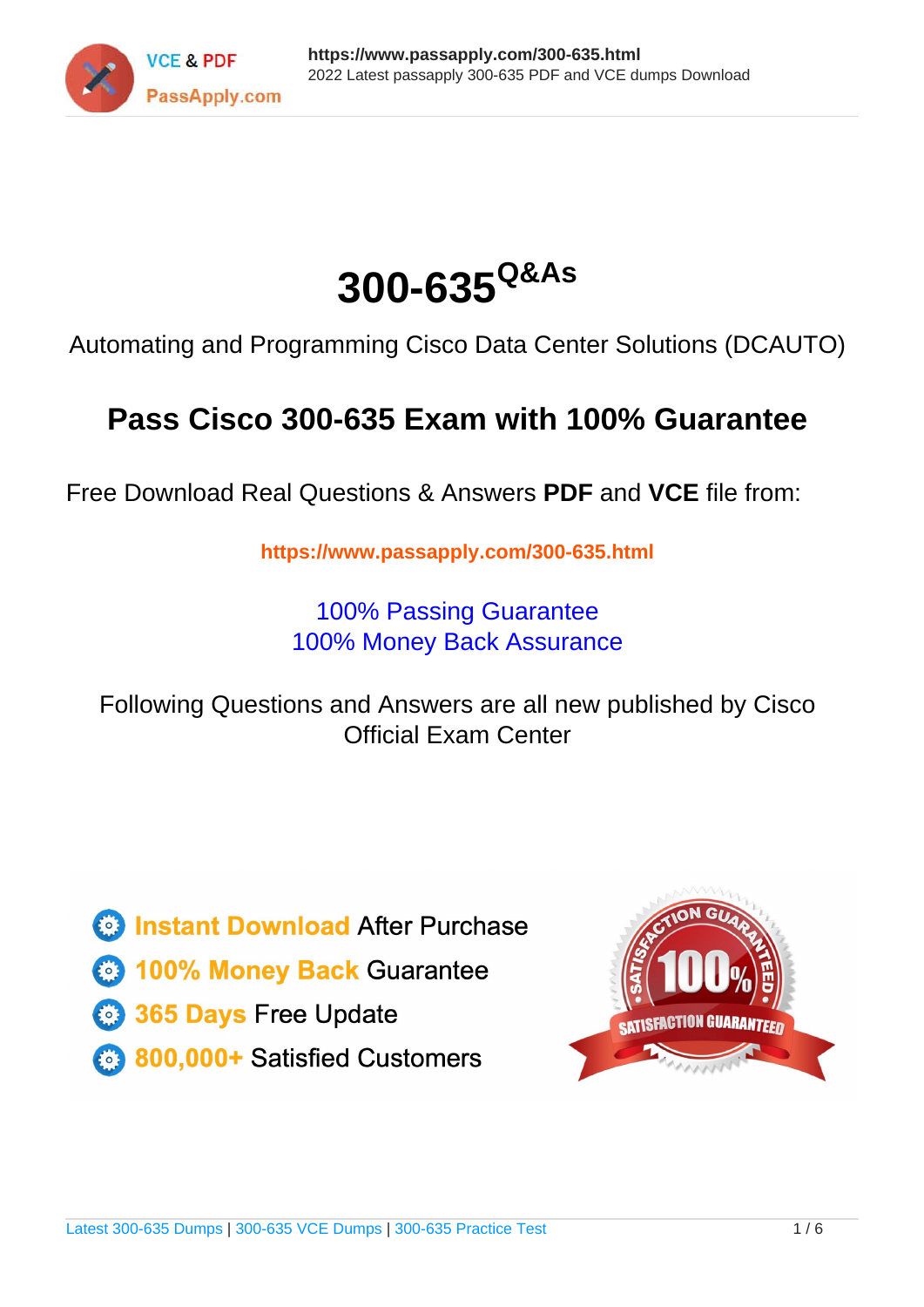

### **QUESTION 1**

Which two network protocols does Cisco NX-OS iPXE support? (Choose two.)

A. IPv6

- B. SFTP
- C. SSH
- D. IPv4
- E. UNFS

Correct Answer: AD

Reference: https://www.cisco.com/c/en/us/td/docs/switches/datacenter/nexus9000/sw/93x/progammability/guide/b-cisco -nexus-9000-series-nx-os-programmability-guide-93x/b-cisco-nexus-9000-series-nx-os-programmabilityguide93x\_chapter\_01001.html

#### **QUESTION 2**

Which iteration creates three EPGs in Cisco ACI using an Ansible task? Some required aci\_epg task attributes have been omitted for brevity.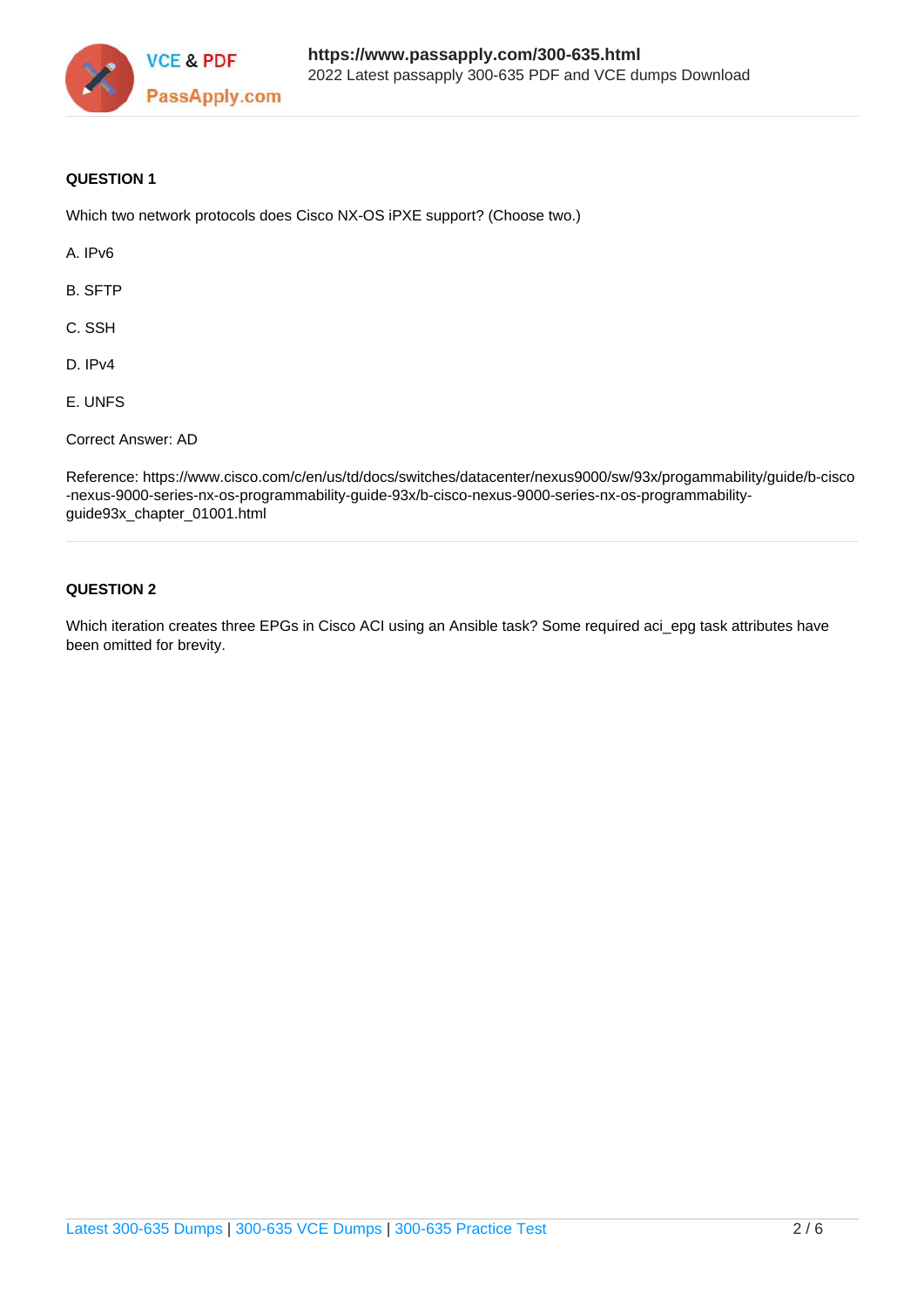**https://www.passapply.com/300-635.html** 2022 Latest passapply 300-635 PDF and VCE dumps Download

**VCE & PDF** PassApply.com



- A. Option A
- B. Option B
- C. Option C
- D. Option D

Correct Answer: B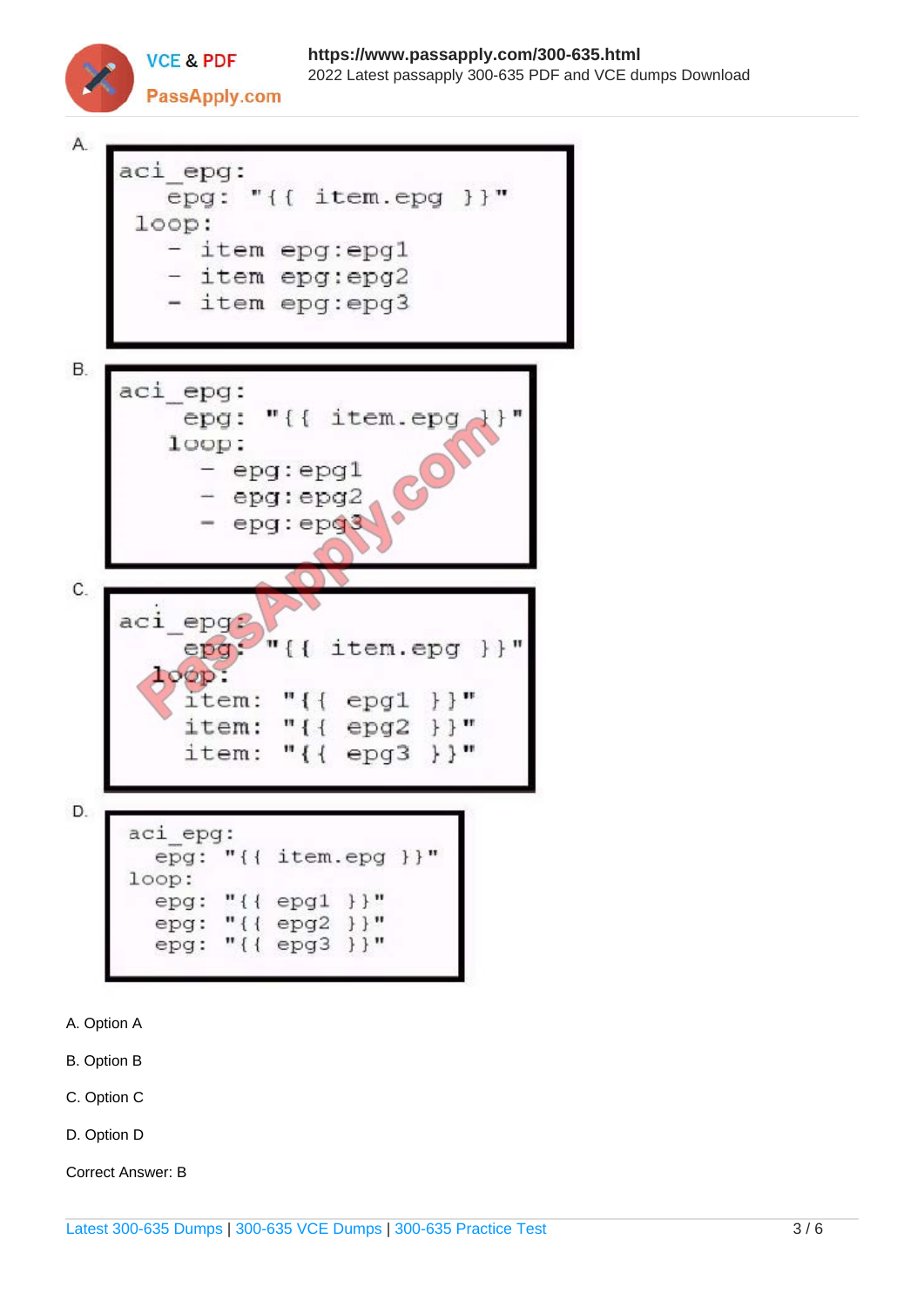

#### **QUESTION 3**

What must be configured to allow SNMP traffic on ACl switches?

- A. an out-of-band contract
- B. an out-of-band management interface
- C. SNMP relay Policy
- D. an out-of-band bridge domain

Correct Answer: A

#### **QUESTION 4**

Which two statements describe the authentication method used with Cisco Intersight REST API Requests? (Choose two.)

A. The REST API request contains a base64-encoded signature of the message content and headers.

B. The REST API request message body is encoded as a SHA384 hash and then signed with the API Key ID.

C. The Cisco Intersight Web service verifies the signature of incoming request with the RSA public key for the API Key ID.

D. The incoming REST API request is challenged by the Cisco Intersight Web service with a request for the RSA private key.

E. The message body is encoded as a SHA256 hash if the message body is not empty and then signed with the API Key ID.

### Correct Answer: AC

Reference: https://documenter.getpostman.com/view/30210/SVfWN6Yc?version=latest https://github.com/ansible/ansible/pull/51309/files/a68de94464ad34b4e6836f86662ef0ba6060a2e

#### **QUESTION 5**

An engineer is implementing a Cisco Nexus 9000 Series Switch. To automate the configuration, which command enables Bash on a Cisco NX-OS?

- A. run bash-shell
- B. enable bash
- C. run bash
- D. feature bash-shell

Correct Answer: D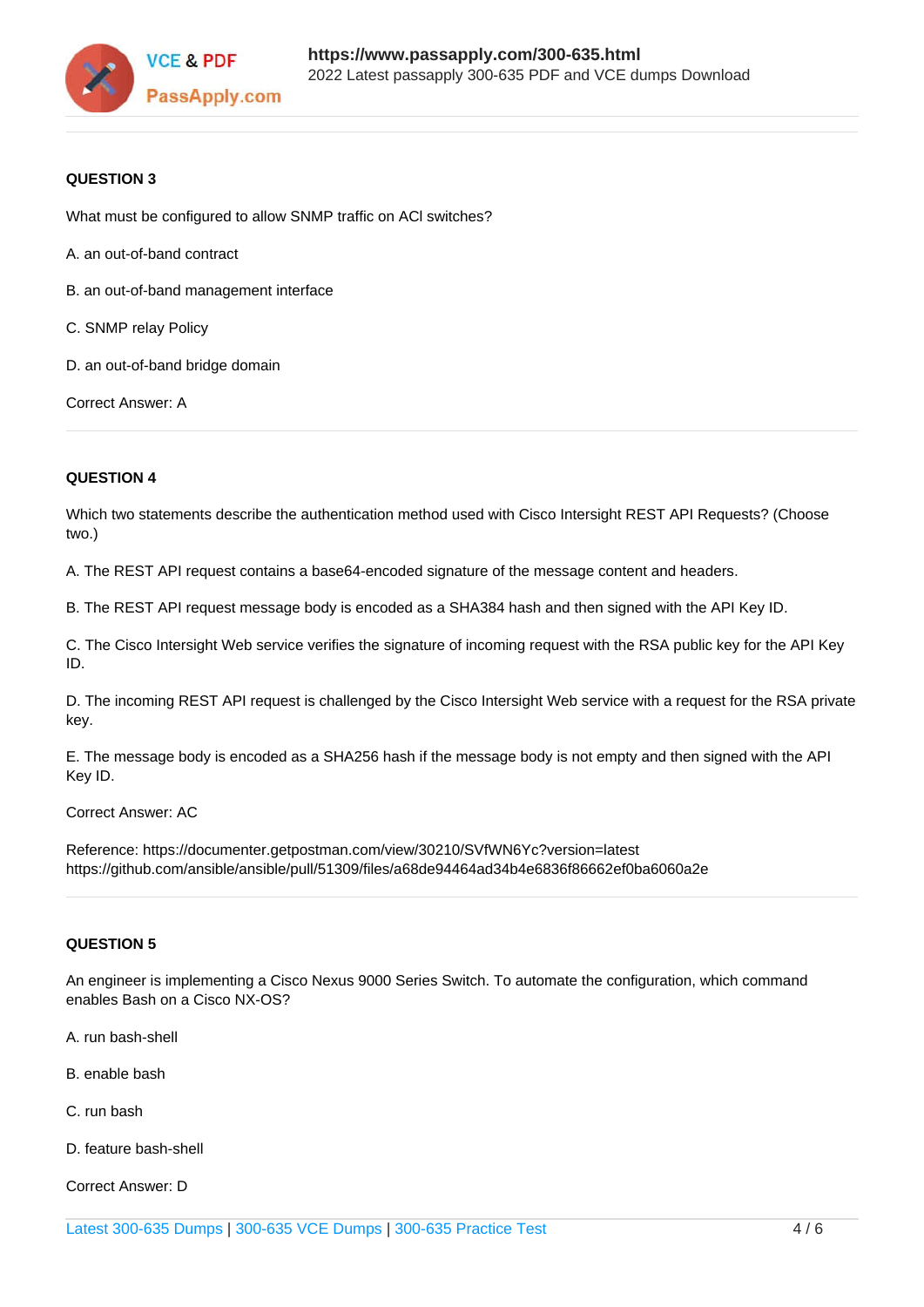

[Latest 300-635 Dumps](https://www.passapply.com/300-635.html) [300-635 VCE Dumps](https://www.passapply.com/300-635.html) [300-635 Practice Test](https://www.passapply.com/300-635.html)